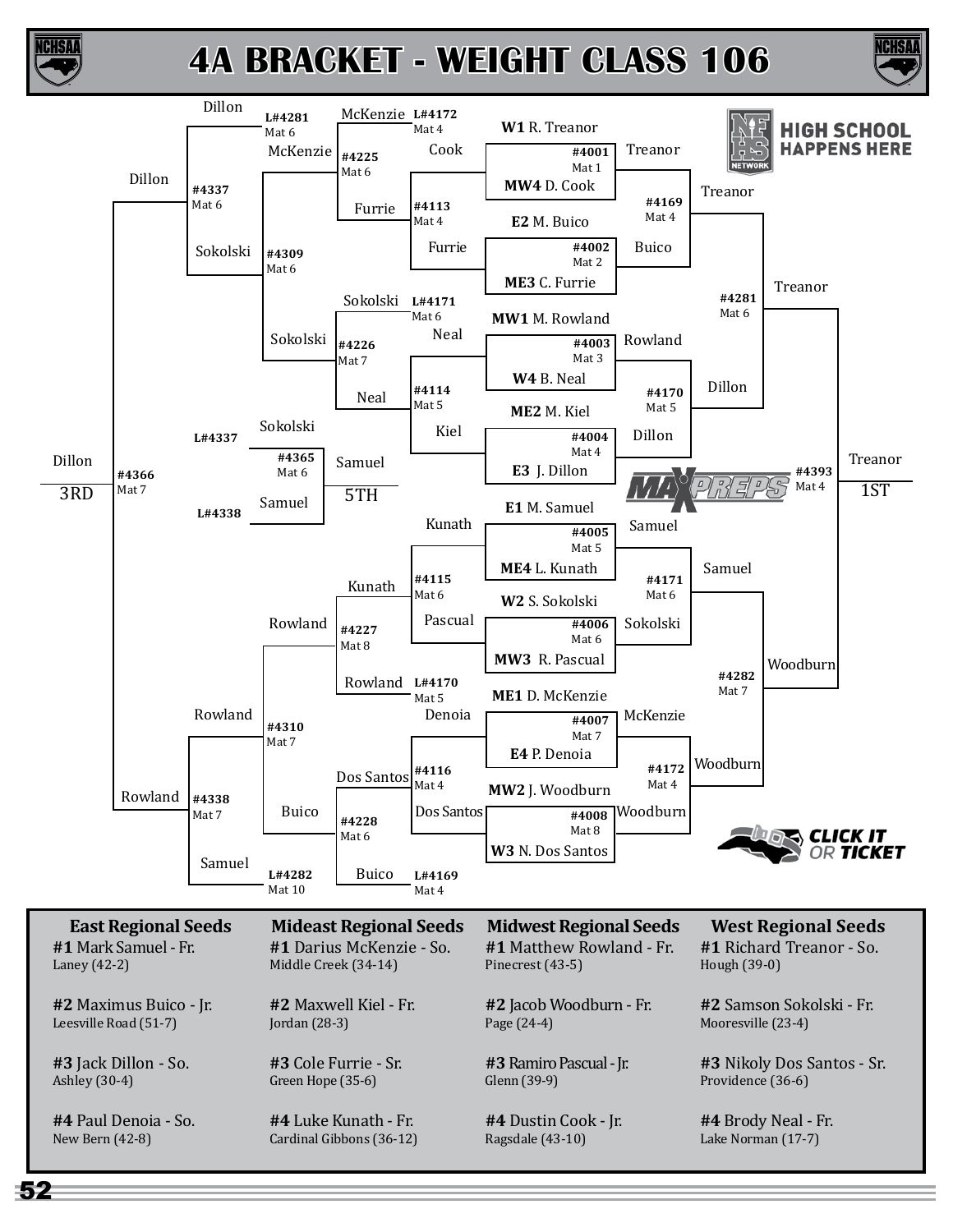



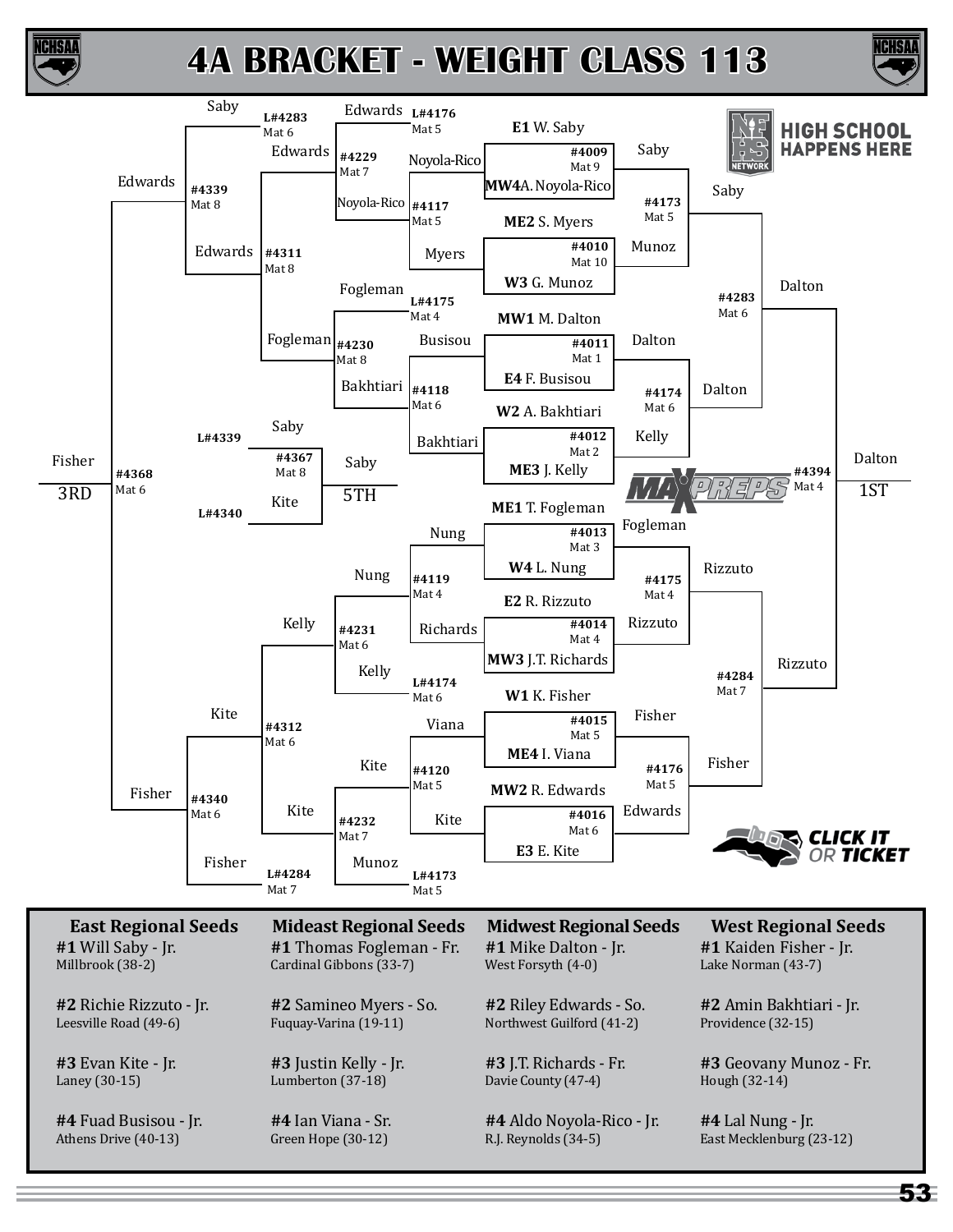

ICHSA



54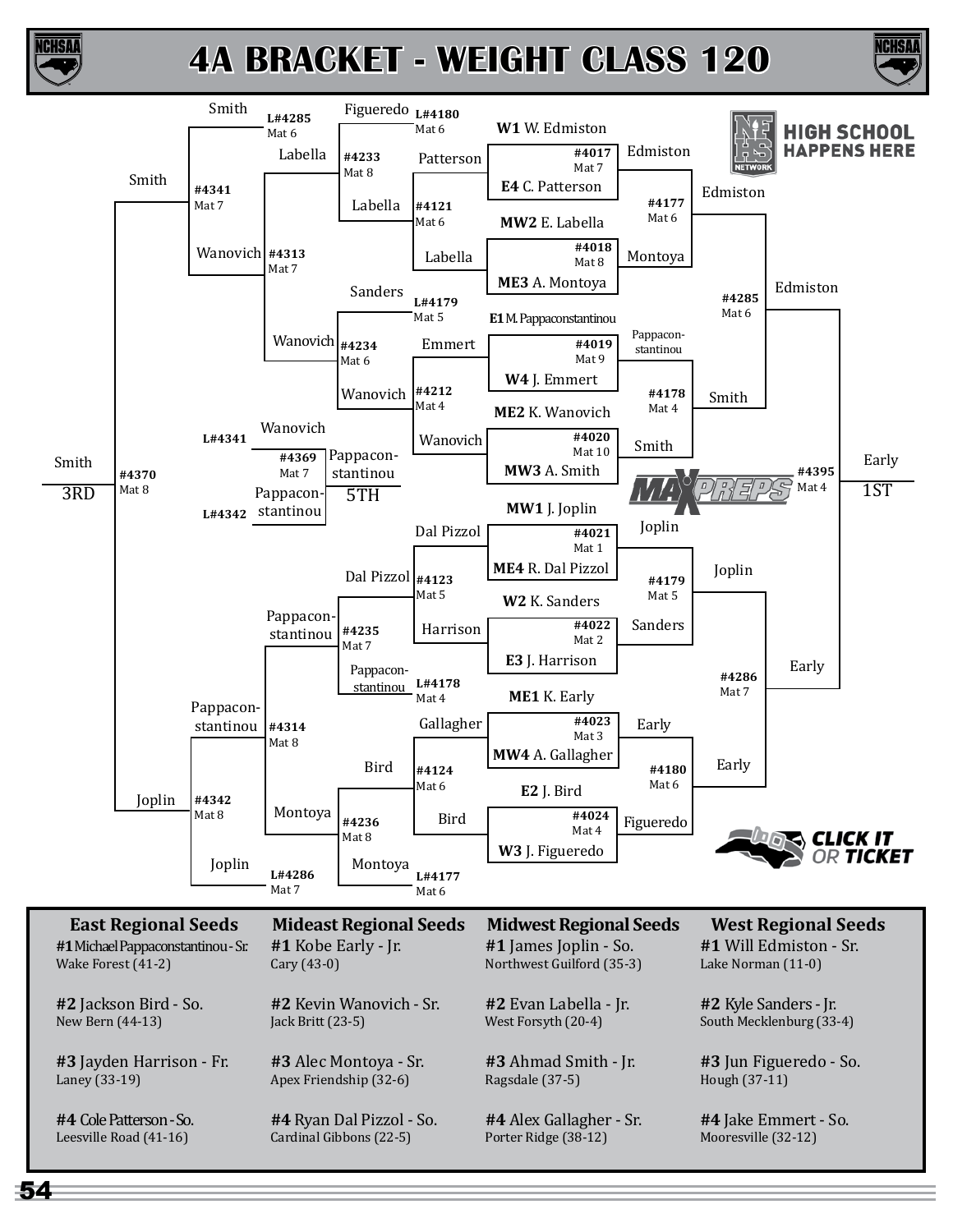



ICHSAI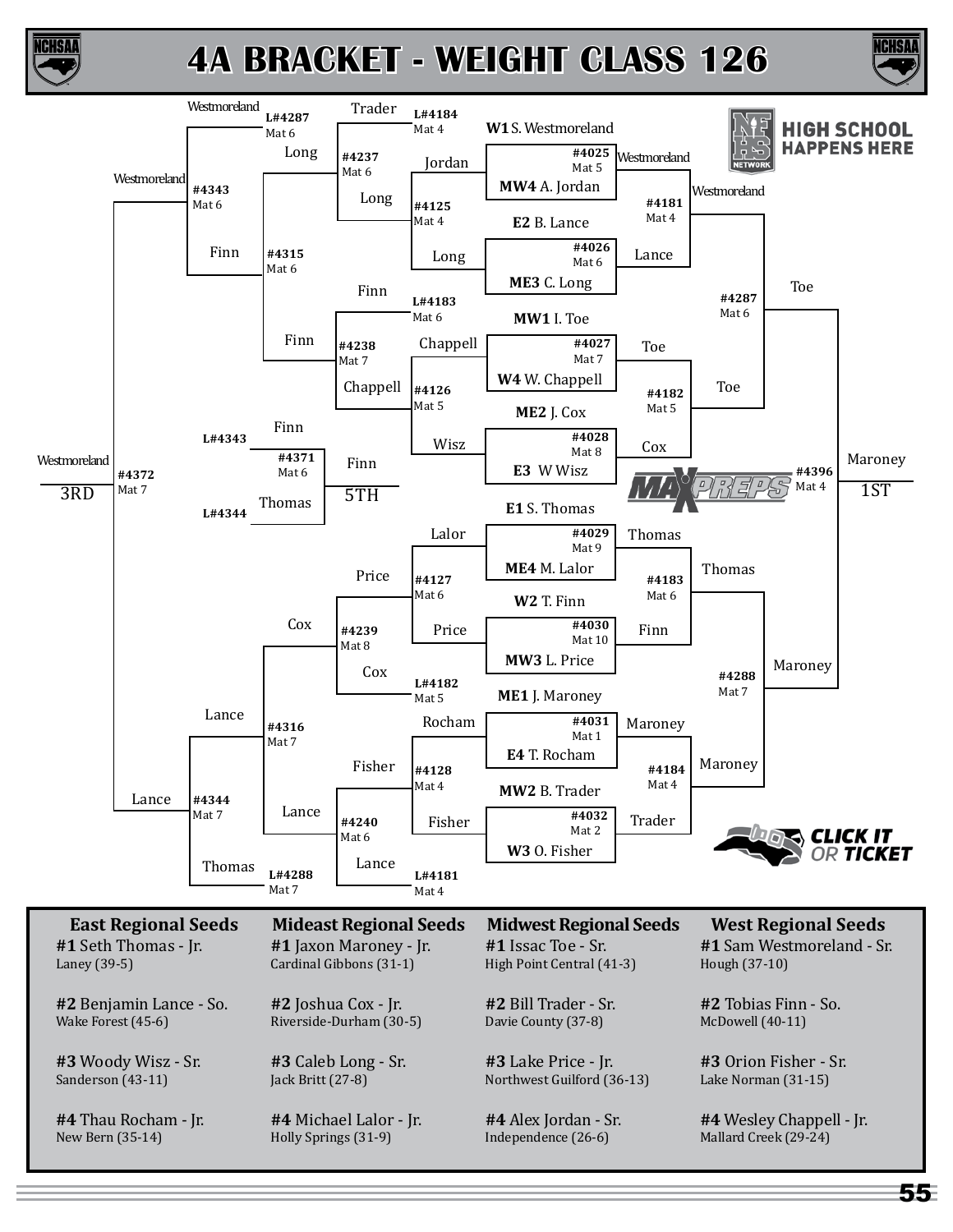

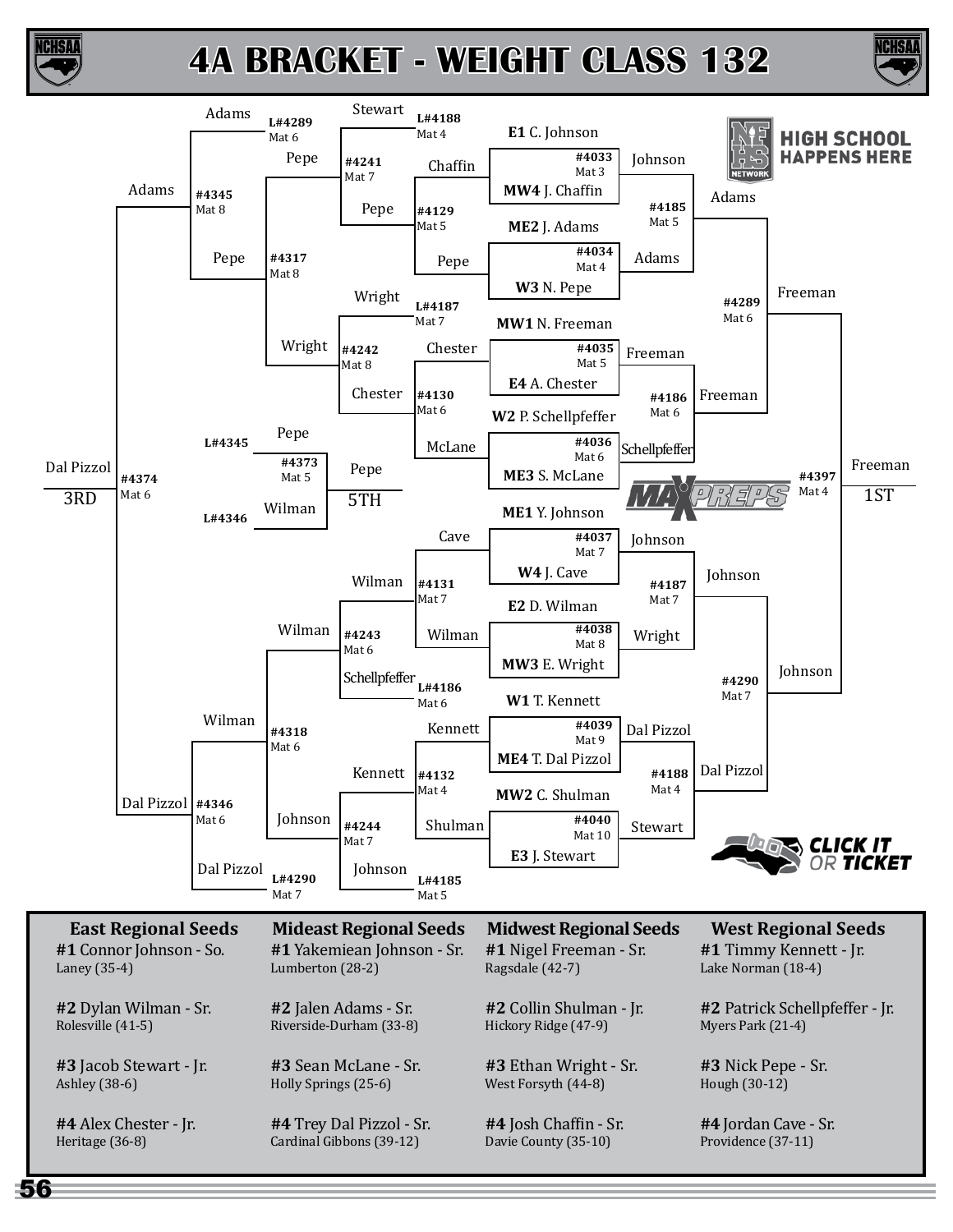



CHSA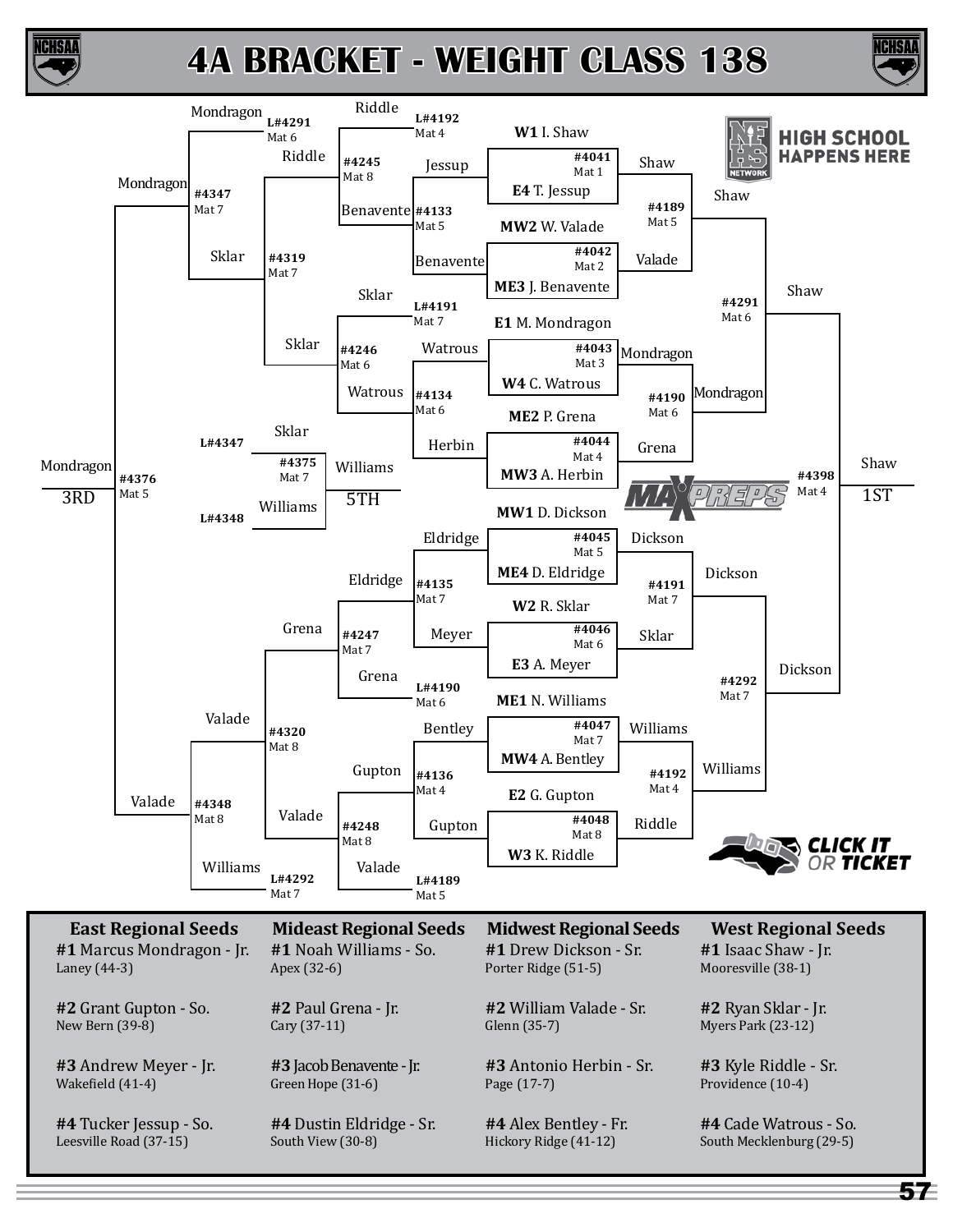



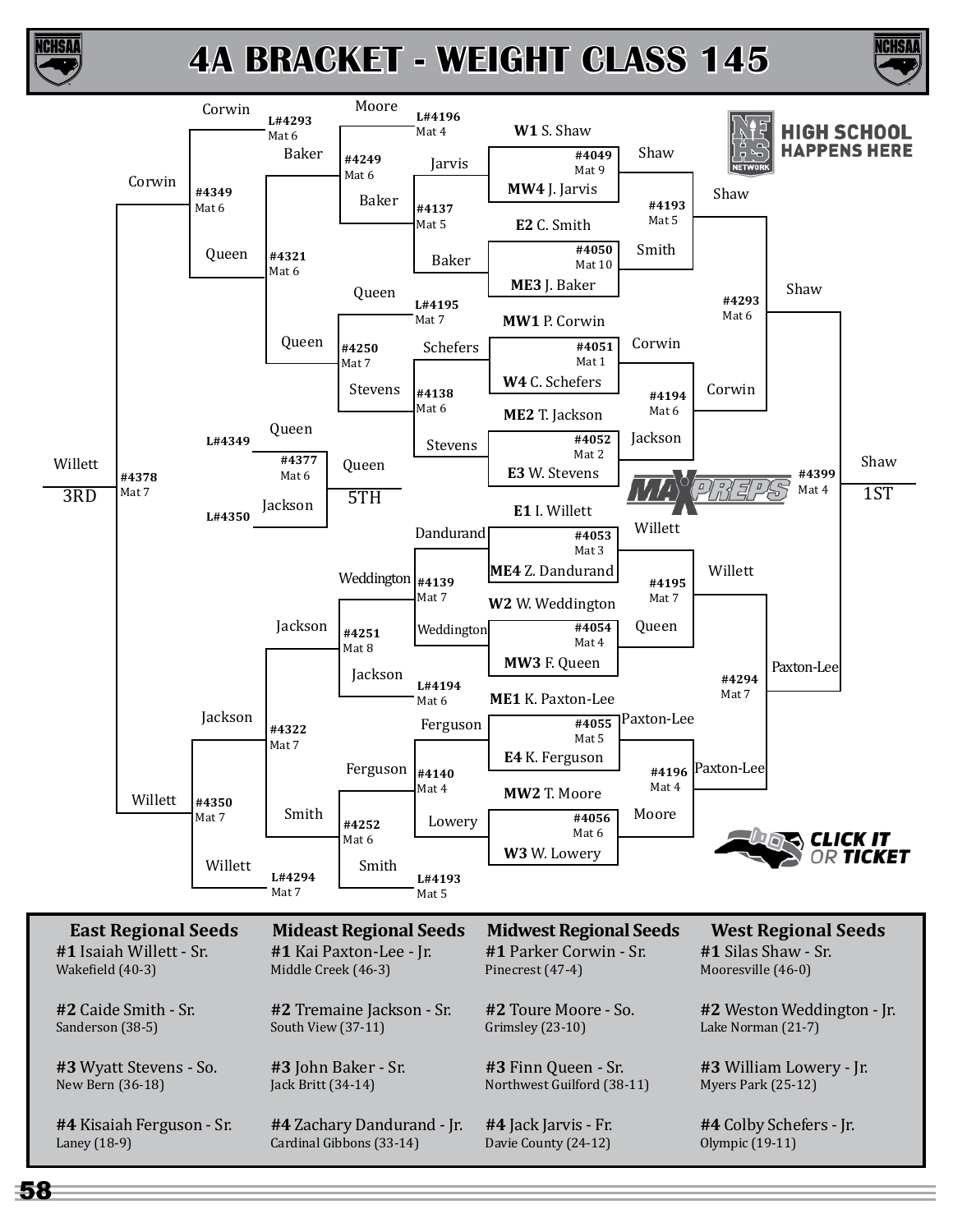



59

ICHSA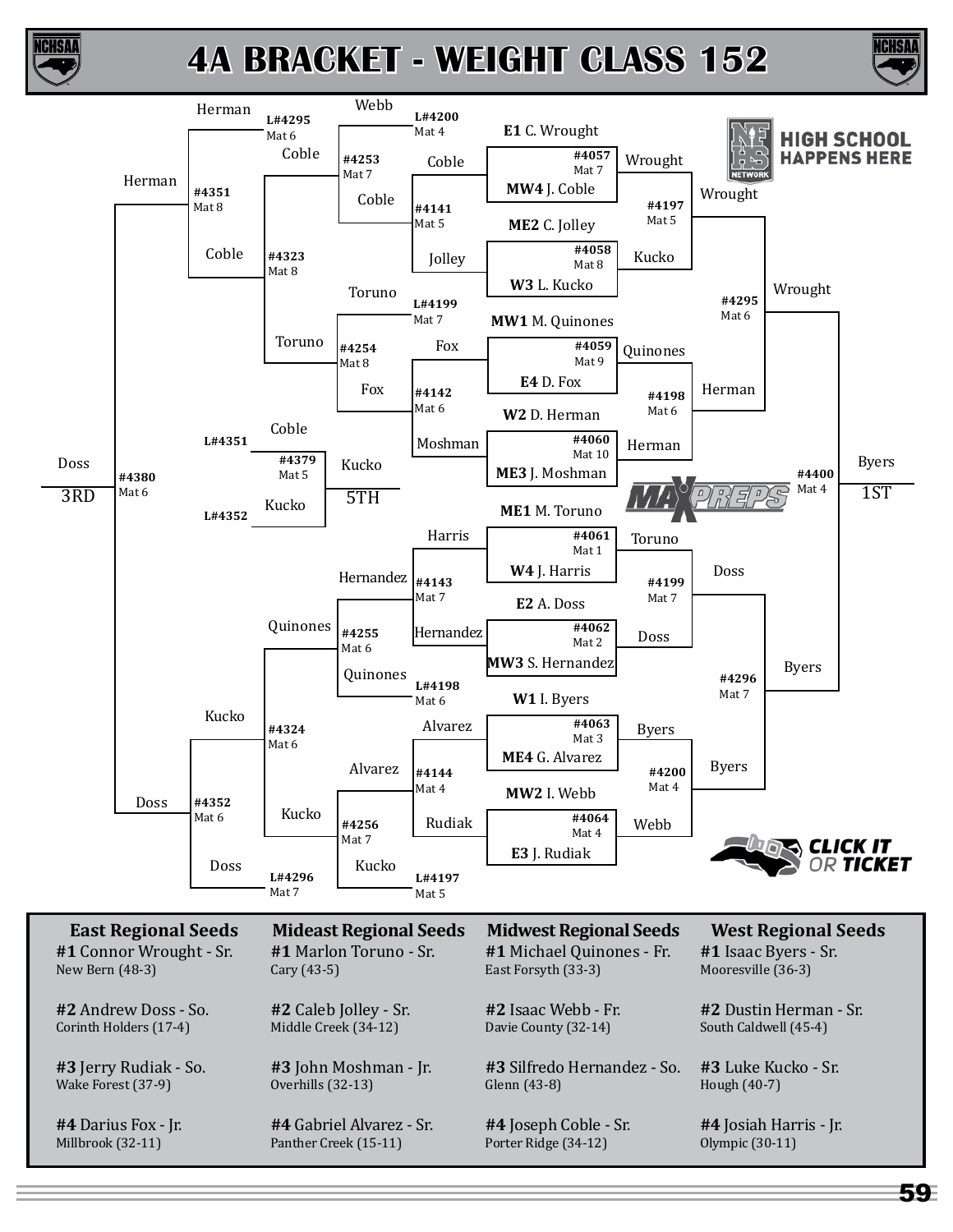



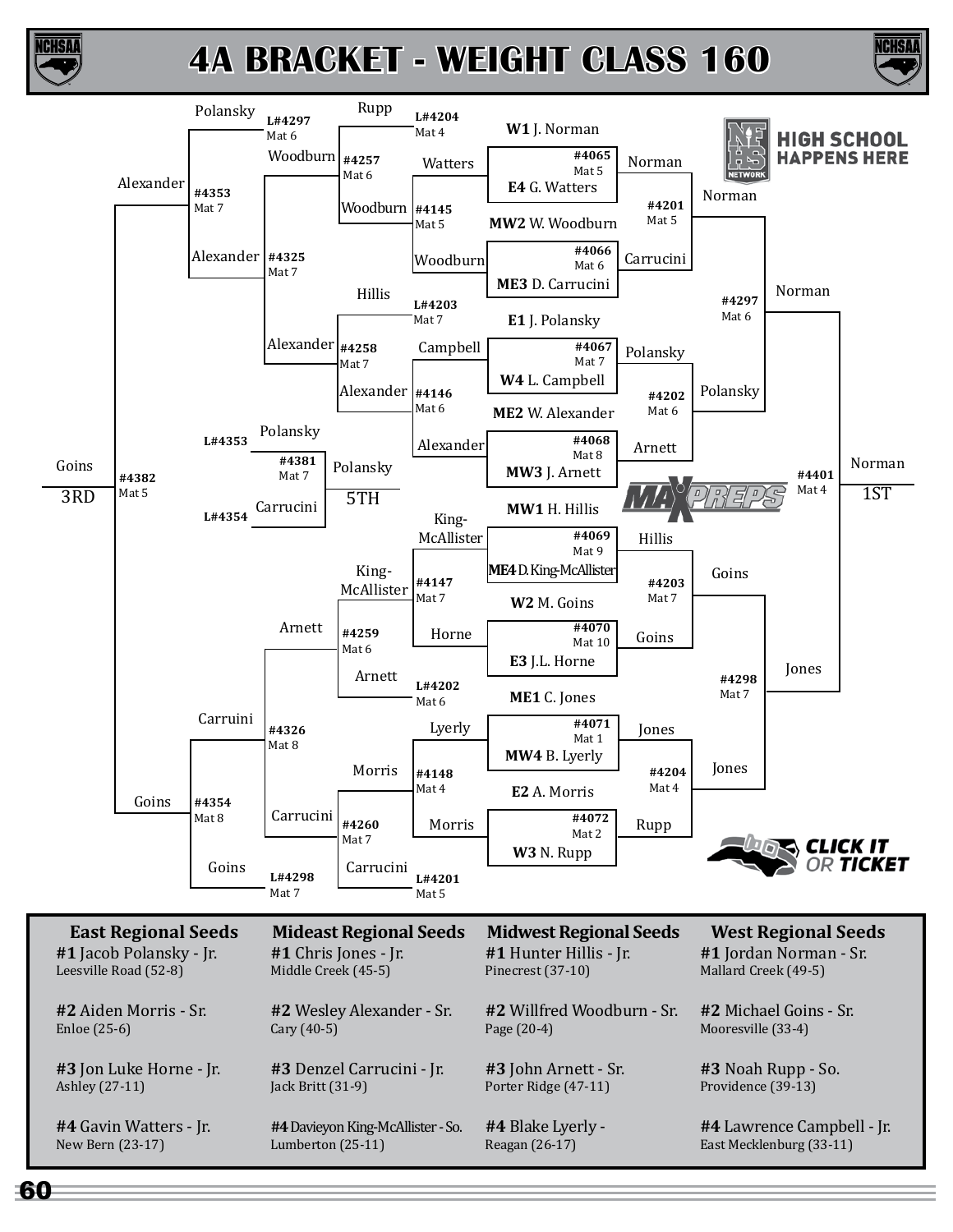



CHSA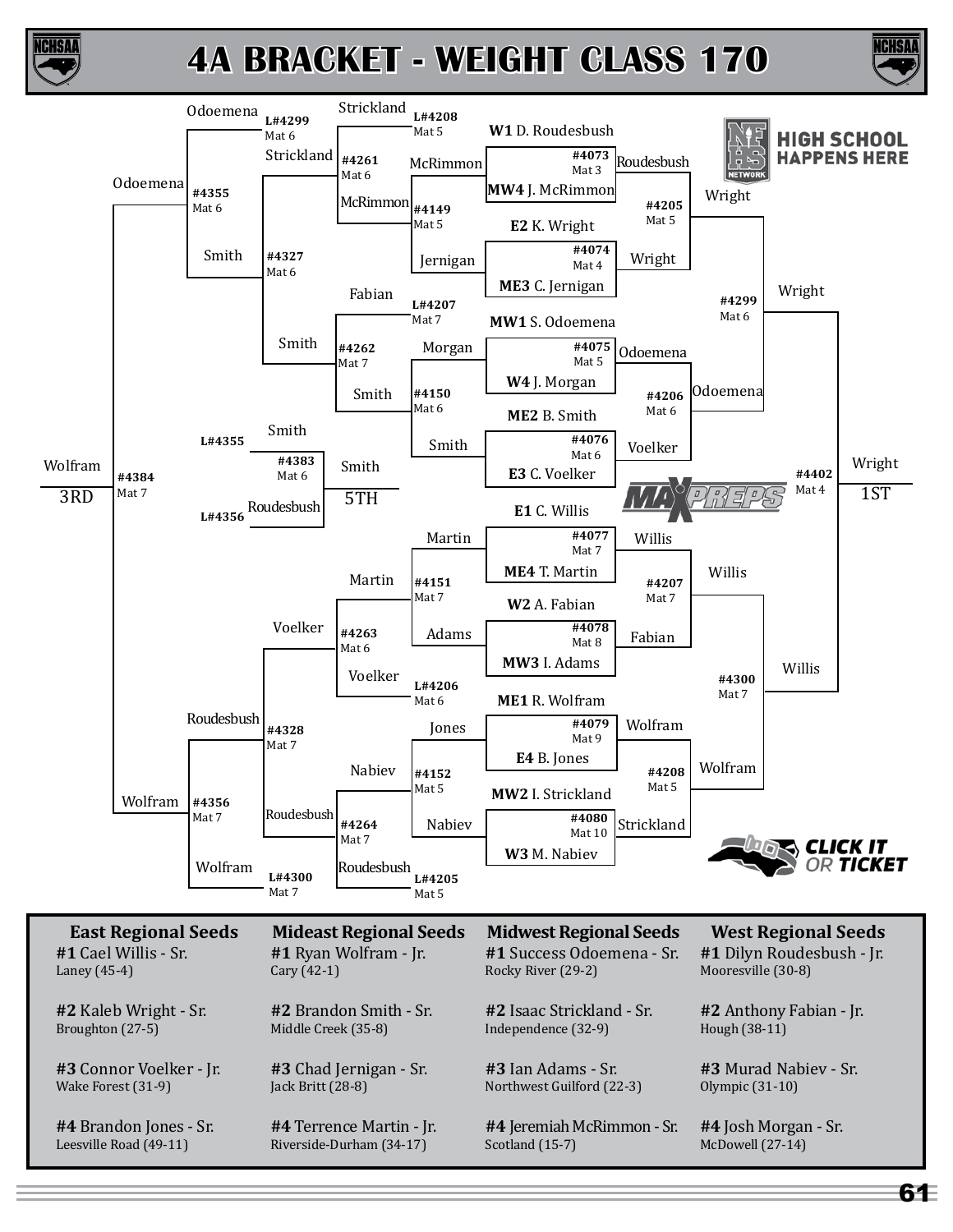



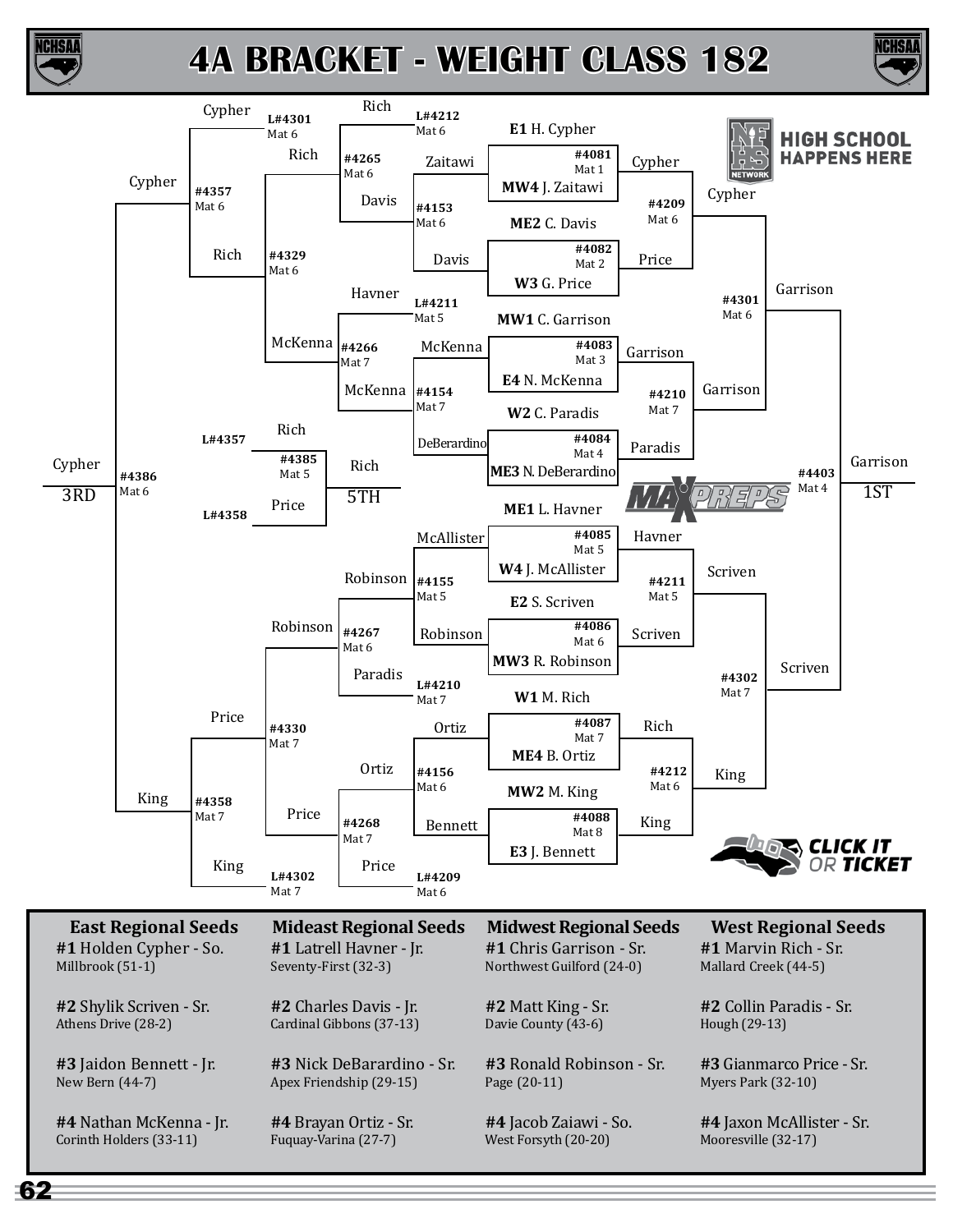



63

ICHSA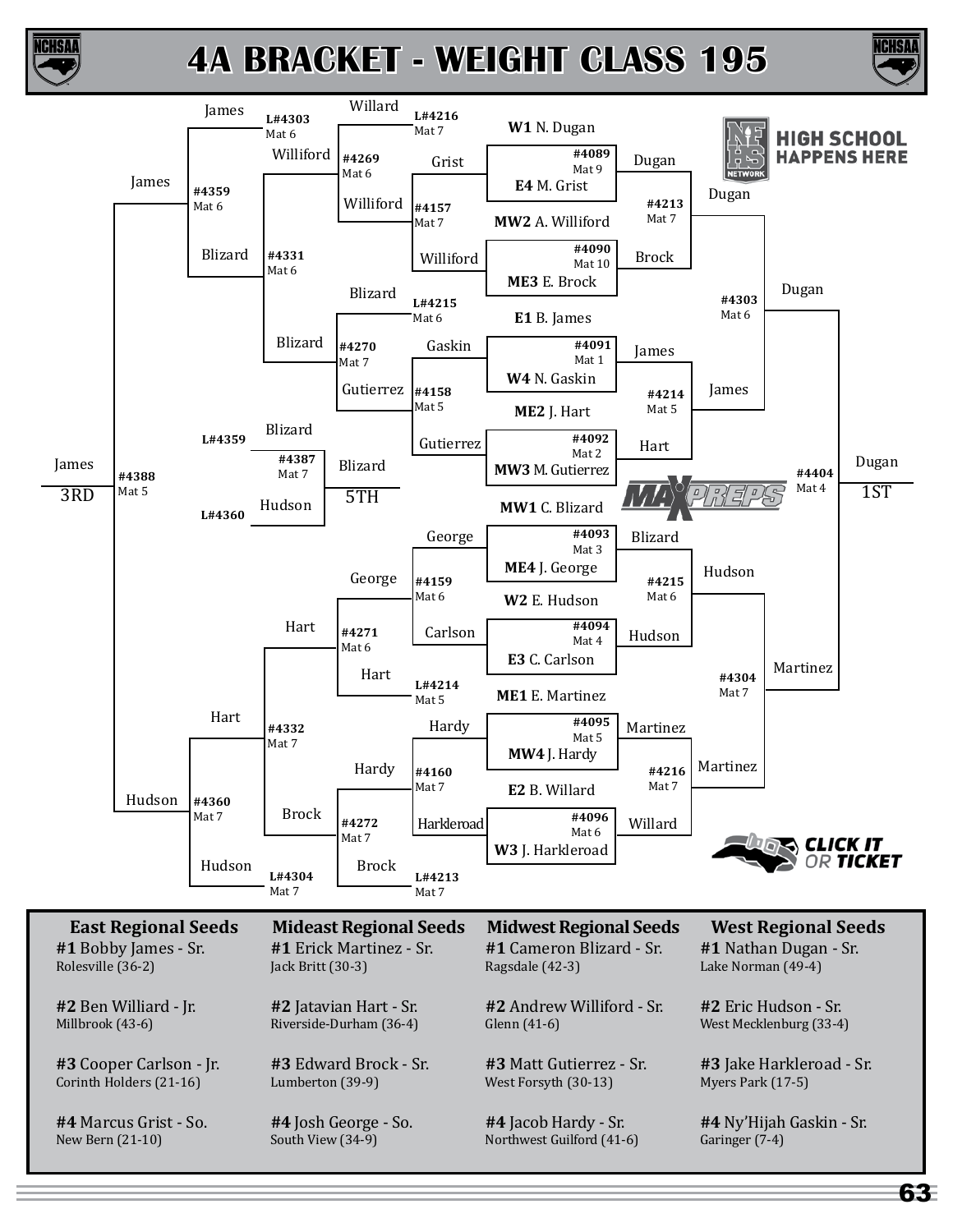

64